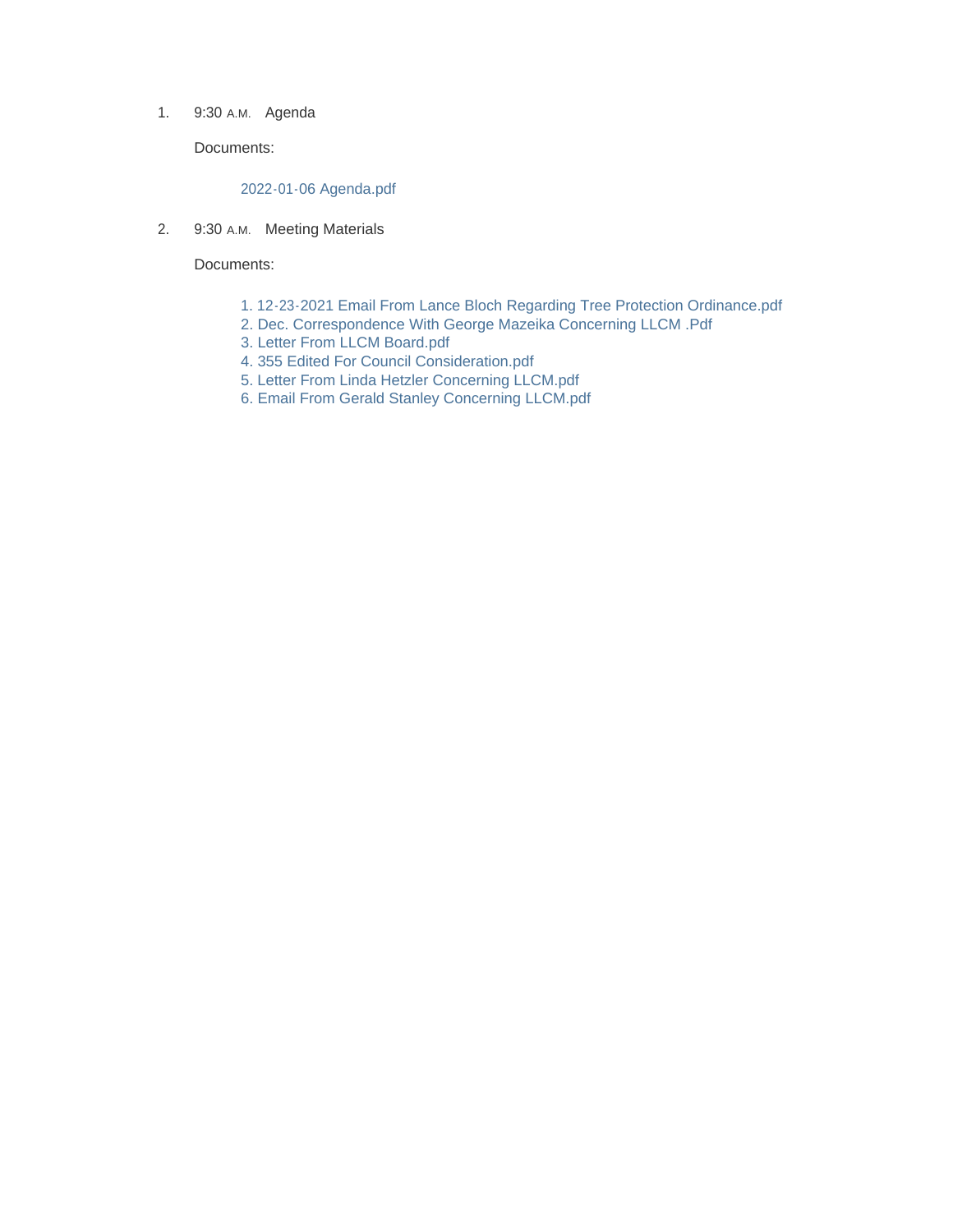

### **CITY OF YACHATS CITY COUNCIL WORK SESSION & COUNCIL MEETING** Yachats OR **Thursday, January 6, 2022, 2021 at 9:30am To Be Held Via Zoom**

### **AGENDA**

Join Zoom Meeting <https://us02web.zoom.us/j/84651149572>

Meeting ID: 846 5114 9572 One tap mobile +16699006833,,84651149572# US (San Jose) 12532158782,,84651149572# US +(Tacoma)

Dial by your location +1 669 900 6833 US (San Jose) +1 253 215 8782 US (Tacoma) +1 346 248 7799 US (Houston) +1 929 205 6099 US (New York) +1 301 715 8592 US (Washington DC) +1 312 626 6799 US (Chicago) Meeting ID: 846 5114 9572 Find your local number: <https://us02web.zoom.us/u/kSBzkyLt1>

### **Work Session**

- I. Guidance for Planning Commission, Tree Ordinance
- II. Little Log Church Discussion
- III. Discussion of December 2, 2021 requests for Climate Action and Styrofoam Ban
- IV. Charge letters for Commissions, Improving communication with Commissions

The Yachats City Council meetings are open to the public and interested citizens are invited to attend. These are open meetings under Oregon law, but a work session is not a community forum; audience participation is at the discretion of the Council. Meetings are audiorecorded. The meeting are accessible to persons with disabilities. For accommodations, please call (541) 547-3565, or Oregon Relay 1-800-735-2900 TDD) two days in advance. City of Yachats does not discriminate on the basis of race, color, religion, creed, gender, national origin, age, disability, marital or veteran status, sexual orientation, or any other legally protected status. Sign language or foreign language interpreter may be available, with advance notice. Call City Hall at 541-547-3565 or Oregon Relay 1-800-735-2900 *(TDD) two days in advance.* 

*Posted Revised 1/5/2022*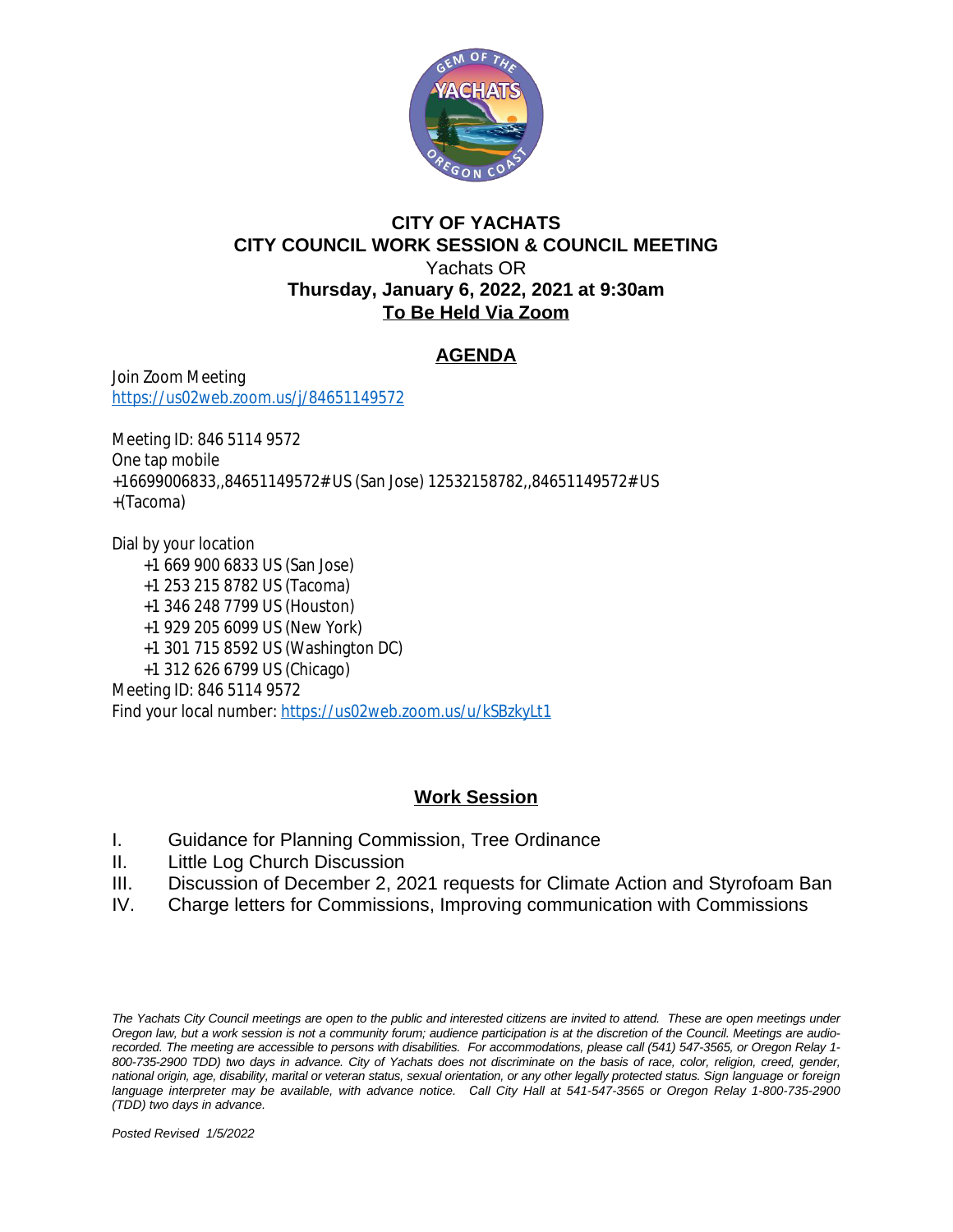

### **Regular Council Meeting**

- I. Announcements, Correspondence, Proclamation
- II. Public Comment: **Topics not listed on the agenda** 5-minute limitation per person
- III. New Business
	- a. Election of 2022 Council President
	- b. January 2022 Council Goals Session: Scheduling and other preliminaries
	- c. Volunteer Application of John Theilacker Planning Commission
- IV. Old Business
	- a. Finance Committee
	- b. City Manager Position
- V. City Manager Report
- VI. Other Business
	- a. From Mayor
	- b. From Council
	- c. From Staff

The Yachats City Council meetings are open to the public and interested citizens are invited to attend. These are open meetings under Oregon law, but a work session is not a community forum; audience participation is at the discretion of the Council. Meetings are audiorecorded. The meeting are accessible to persons with disabilities. For accommodations, please call (541) 547-3565, or Oregon Relay 1-800-735-2900 TDD) two days in advance. City of Yachats does not discriminate on the basis of race, color, religion, creed, gender, national origin, age, disability, marital or veteran status, sexual orientation, or any other legally protected status. Sign language or foreign language interpreter may be available, with advance notice. Call City Hall at 541-547-3565 or Oregon Relay 1-800-735-2900 *(TDD) two days in advance.*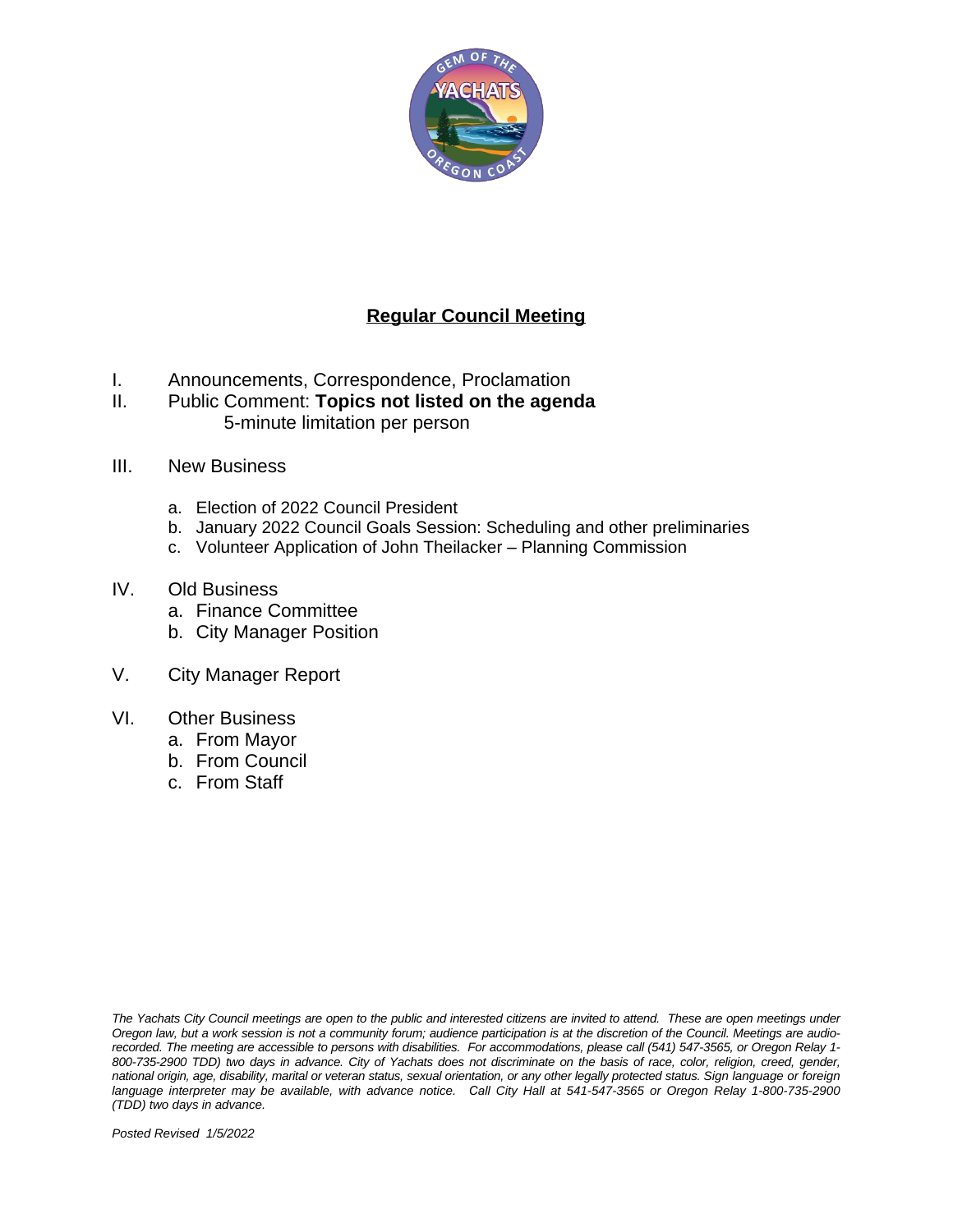# **Tree Protection Ordinance**

### Lance Bloch <lancebloch1@gmail.com>

### Thu 12/23/2021 1:02 PM

To: Leslie Vaaler <Leslie@YachatsMail.org>; Mary Ellen O'Shaughnessey <MaryEllen@YachatsMail.org>; Greg@yachatsmail.org <greg@YachatsMail.org>; Anthony Muirhead <Anthony@YachatsMail.org>; Ann@yachatsmail.org <Ann@YachatsMail.org>

Cc: Yachats City Planner <Planner@YachatsMail.org>; Loren Dickinson <lorendickinson@gmail.com>; Christine Orchard <christineorchard@gmail.com>; Jacqueline Danos <jac.danos@gmail.com>; Aria August <info@ariaaugust.com>; John Theilacker <j.theilacker@gmail.com>; Voice Mail <lancebloch1@gmail.com>

### Mayor and City Councilors,

 The Yachats Planning Commission took up the topic of a Tree Protection Ordinance in our regular meeting of December 21st, 2021. However, after some discussion of the topic we came to the conclusion that we need some further guidance on the issue if we are to continue. We currently have several ordinances related to this topic in the Yachats Municipal Code. In particular, the Hazard Mitigation changes adopted on February 17th of 2021 require a Geologic Hazard permit for "Removal of trees larger than 8 inches dbh (diameter breast height)..." under some circumstances. (9.52.050 D.2.h and D.4.a). Also, we have our Clear-Vision requirements which require cutting lower branches of trees within the Clear-Vision triangle (9.64.010). Further, we have requirements that Hazardous Trees must be cut down ( 5.08.130 ). Finally, we also have the reference to "...protecting vistas and other scenic views..." (9.44.010C).

 In short, we have some protections of trees already in the code, and some protections of views already in the code. It is, perhaps, best stated in the Yachats Comprehensive Plan: GOAL A

 Policy 11 - Protect established trees, which contribute to the aesthetic and environmental quality of the City.

Policy 12 - Calls for a Tree Protection initiative...

 Policy 13 - Protect view sheds and corridors unique to the City. They contribute to the community identity and aesthetic values of City residents and visitors.

 Since the referral to the Planning Commission followed a complaint about tree cutting, that suggests an emphasis on Policy 11 (and, of course, Policy 12). But we are left with considering Policy 13.

 We are also left with considerations of the restrictions and recommendations already in the municipal code, and the possibility that concern over further restrictions may prompt preemptive clearing of private property. Perhaps we have already covered the specific parts of an ordinance concerning tree protection in 9.52.050 that we wish to implement.

 We recognize that this is a delicate topic, and that is why we request further guidance from the City Council.

Sincerely,

Lance Bloch, representing the Yachats Planning Commission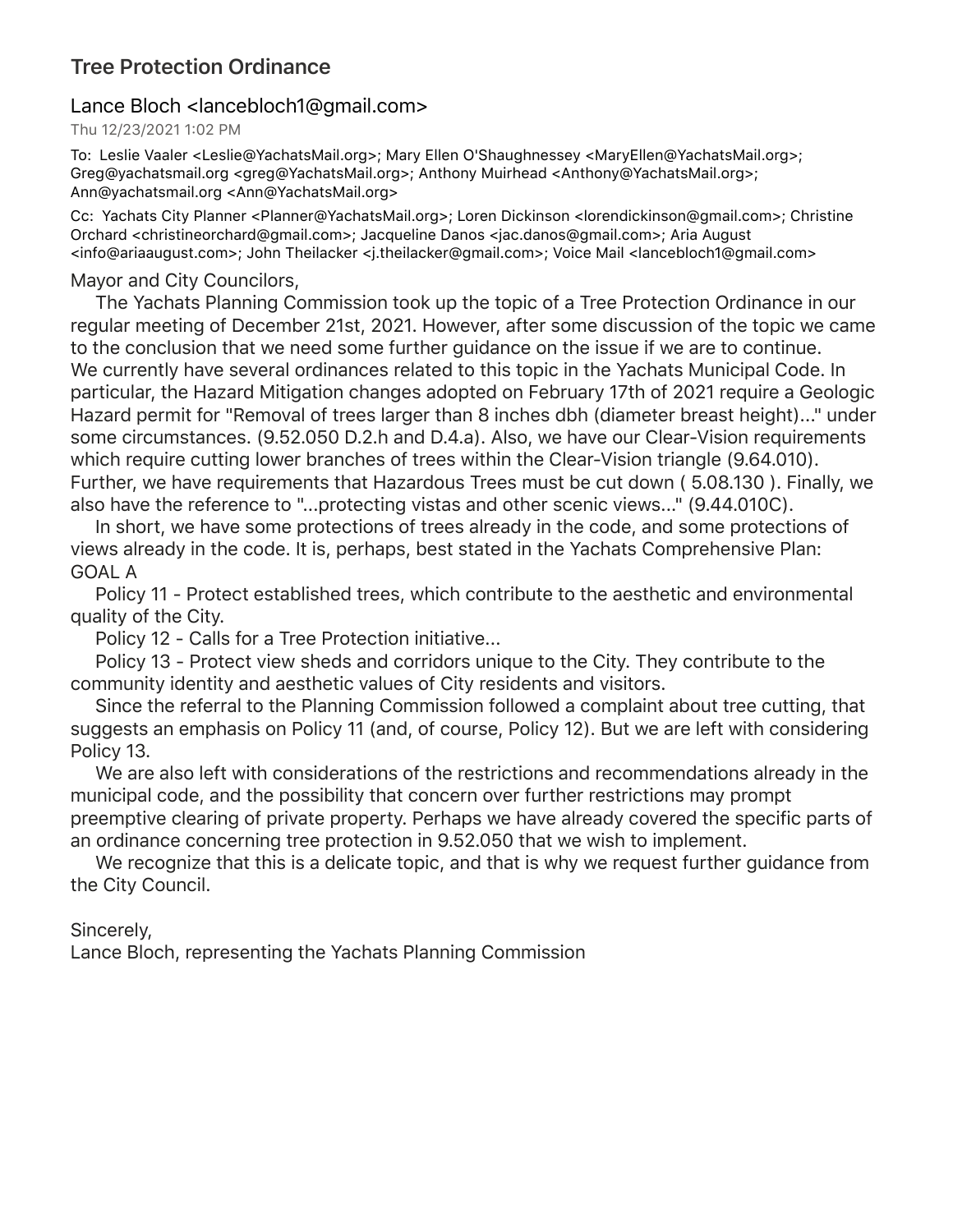# **Re: Little Log Church & Museum**

### Leslie Vaaler <Leslie@YachatsMail.org>

Mon 12/13/2021 8:29 PM

To: George Mazeika <georgemaze58@gmail.com>

Cc: Katherine Guenther <guenther@peak.org>; Kimmie Jackson <Kimmie@YachatsMail.org>; Ann@yachatsmail.org <Ann@YachatsMail.org>

Dear Chair Mazeika,

I will not be adding a discussion of the LLCM and the recommendation for a letter of Intent to our December 15 agenda. I want you to know that even though Council already had plenty to discuss at the meeting, I did not make this decision without giving your request careful consideration. I took the time to discuss the matter with City Manager Katherine Guenther and also with Councilor Ann Stott, Council's liaison to the Parks and Commons Commission.

I will consider adding discussion of the LLCM to one of Council's January meetings.

Regards Leslie,

Leslie Vaaler Mayor, City of Yachats

**From:** George Mazeika <georgemaze58@gmail.com> **Sent:** Saturday, December 11, 2021 5:29 PM **To:** Leslie Vaaler <Leslie@YachatsMail.org> **Cc:** Katherine Guenther <guenther@peak.org>; Kimmie Jackson <Kimmie@YachatsMail.org> **Subject:** Little Log Church & Museum

Dear Mayor Vaaler,

At Tuesday's Parks & Commons Commission meeting, the Commission voted unanimously to recommend to the City Council that it provide a Letter of Intent to McClain Construction LLC indicating the City's commitment to undertake the needed repairs to the Little Log Church & Museum.

I do not see that on the Agenda for this Wednesday's City Council and I am writing today to ask that you urgently place it on the Agenda.

The scope of the discussion at the P&C meeting included the fact that it appears the Little Log Church is the oldest standing structure in Yachats, the Museum is important as a record of this Community's Heritage and History. Also discussed was the City Councils 2006 commitment to preserving Archaeological and Historical sites within our Community (Goal A section 9 specifically naming the LLCM), and it's allocation of funds in the Capital Reserve Account specifically for the Little Log Church & Museum.

The issues with the structures did not occur overnight. Had they been dealt with earlier we would not need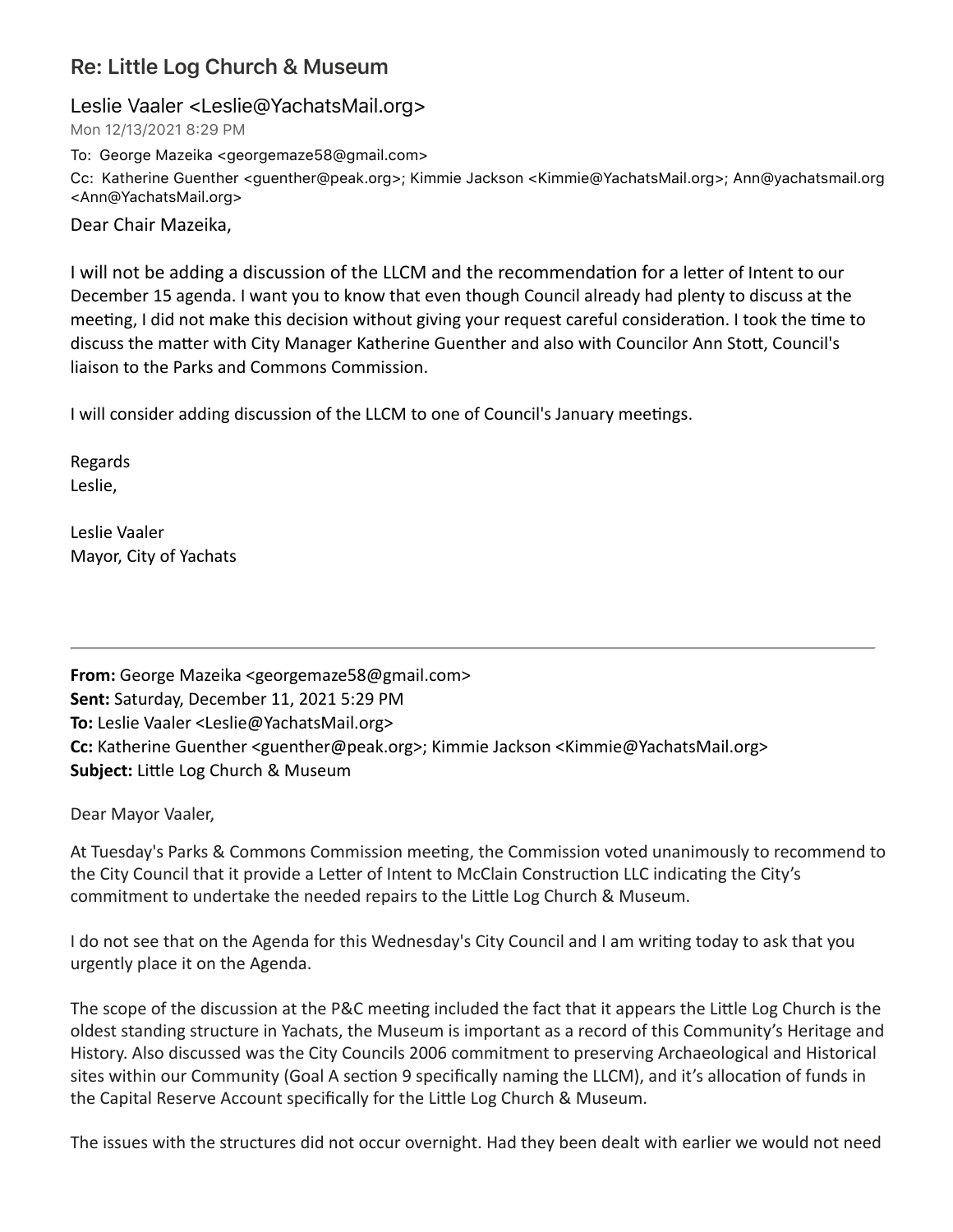to be having this discussion now, and the costs would have been significantly less. We no longer have the luxury of time for more discussions on this topic, Madame Mayor. Action is long past due.

For its part the Parks & Commons Commission will be more involved with the Boards of the LLCM and the Friends of the LLCM from here on out. That involvement will be P&C Commissioner participation at all of those organizations Board meetings, and working with those Boards on developing a Mission Statement and Program development to share the wealth of material the Museum has with our Community and summer visitors.

I do not know who will be drafting the Letter of Intent, but I have taken the liberty to suggest some language to be included in it.

 $\mathbf{u}$ 

McClain Construction LLC

Letter of Intent

This is to confirm to you that the City of Yachats is committed to undertake and complete repairs to the Yachats Little Log Church & Museum.

State Law requires us to put projects of this size out for public bids, and your firm will be invited to bid on the project.

We hope this Commitment is sufficient for you to maintain your interest in, and continue your work on this project."

If necessary, I can be available for Wednesdays City Council meeting. Sincerely, George Mazeika PCC Chairperson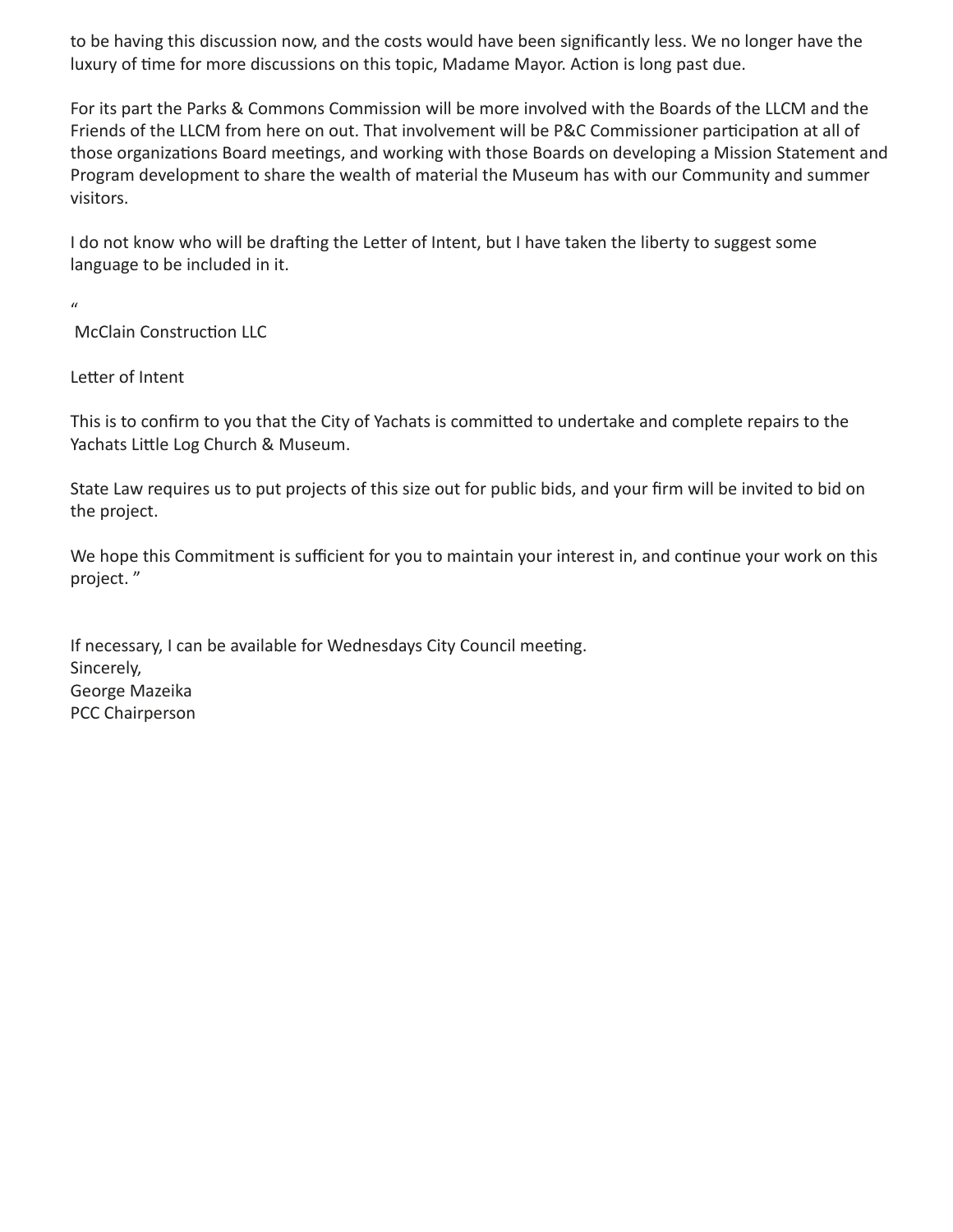# **From The Little Log Church and Museum Board**

### James Kerti <james@jameskerti.com>

Wed 12/29/2021 9:31 AM

To: Leslie Vaaler <Leslie@YachatsMail.org>; Mary Ellen O'Shaughnessey <MaryEllen@YachatsMail.org>; Ann@yachatsmail.org <Ann@YachatsMail.org>; Greg@yachatsmail.org <greg@YachatsMail.org>; Anthony Muirhead <Anthony@YachatsMail.org>

Cc: Katherine Guenther <citymanager@YachatsMail.org>; George Mazeika <georgemaze58@gmail.com>; Rick McClung <Rick@YachatsMail.org>

To the Yachats City Council,

We reach out to you again to stress the urgency of the Little Log Church Museum repair project. We face a hard deadline in early January. The time for inaction has passed. We need to be on the agenda for the January 6, 2022 City Council meeting.

On December 7, 2021, the Parks and Commons Commission voted to recommend to Council to commit to the repair project for summer 2022. They voted with the knowledge, as we have repeatedly communicated to the City, that such a commitment needs to be made in early January. This deadline exists so that the contractor (with whom we believe we qualify for a special exception to the standard bidding process per ORS 279C) has sufficient notice to schedule the repair work.

We understand that Council, as expressed at the August 18, 2021 meeting, desires "community input" for this repair project. It has been communicated to us that Council might not wish to discuss the Little Log Church Museum repair project until some undefined community input occurs.

However, Council has taken no action in the four months since to solicit input — or to even establish what such input would look like beyond complying with standard public meeting processes.

The Little Log Church Museum is a City-owned building. City Council further established in Goal A of the City's Comprehensive Plan that the City will protect this historic structure. The City has a clear legal and fiduciary responsibility to maintain this public building. By extension, City Council is responsible for setting policy to protect and maintain this building.

The Little Log Church and Museum Board consists of seven members who volunteer our time to make this historic building accessible to the public. We are not professional project managers or engineers or community coordinators. Our by-laws, established in City of Yachats Resolution number 304 on September 16, 1997, charge us with directing facility functions such as presenting local art and hosting weddings and special events.

In no way, shape, or form do we exist to shepherd and manage a six-figure repair project.

It is regrettable that Council and the City have let it fall to us to seek out and coordinate with engineers and other specialists to investigate the condition of the facility and chart a path forward.

Nevertheless we have diligently taken up this work, in spite of a number of obstacles, and brought it to the finish line where we have a clear scope of work and a plan to repair this historic City-owned building.

Furthermore we must emphasize that we have no viable alternative at this time. This plan is based on the current condition of the building. The structural investigation, presented to Council in August, highlighted the dire situation and the risk in delaying repairs for another year. We have no guarantee that we would be left with any path forward by waiting any longer. We do not know what such a path would look like — if it even exists, which we have every reason to doubt.

Years of deferring maintenance brought us to where we are today. That responsibility is not owned by this City Council or management, but shared by many over the years. Still, we are where we are today, with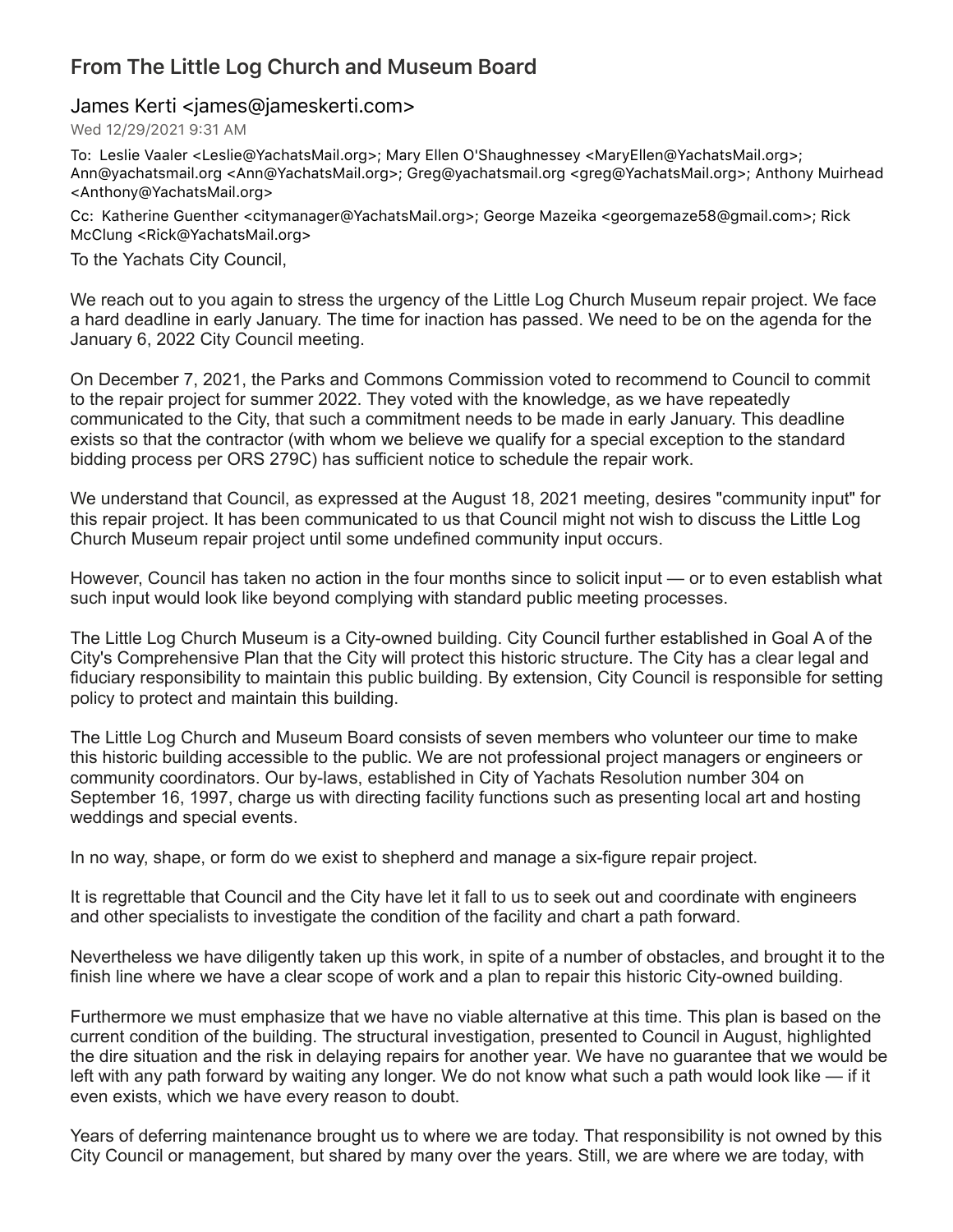this Council responsible for the course forward.

On a number of major City projects in recent years, from the Oceanview Drive transition to the farmers market contract to the vacation rental cap, the City Council has integrated community input as part of regular Council meetings in their decision making process. Indeed it is why Council meetings are public. It is why regular meetings exist. It is why City Councilors are elected: to listen to and represent the community in public meetings.

The Parks and Commons Commission held a public meeting on December 7, 2021 in which this project was on the agenda, discussed, and voted on. This recommendation was further passed on by the chair of the commission via memo to the Mayor and City Manager.

It is standard operating procedure to have a commission hold a public discussion of a City project and then vote to recommend to City Council to take action. That process has been followed here.

We are requesting, in accordance with these well-established standards, and with consideration to the project's early January deadline, that the Yachats City Council take up this conversation at their January 6, 2022 meeting.

Sincerely,

The Little Log Church and Museum Board Karl H. Christianson, Mary Crook, Katie Johnson, James Kerti, Vicki Martin, Carl Foster Miller, Leon **Sterner**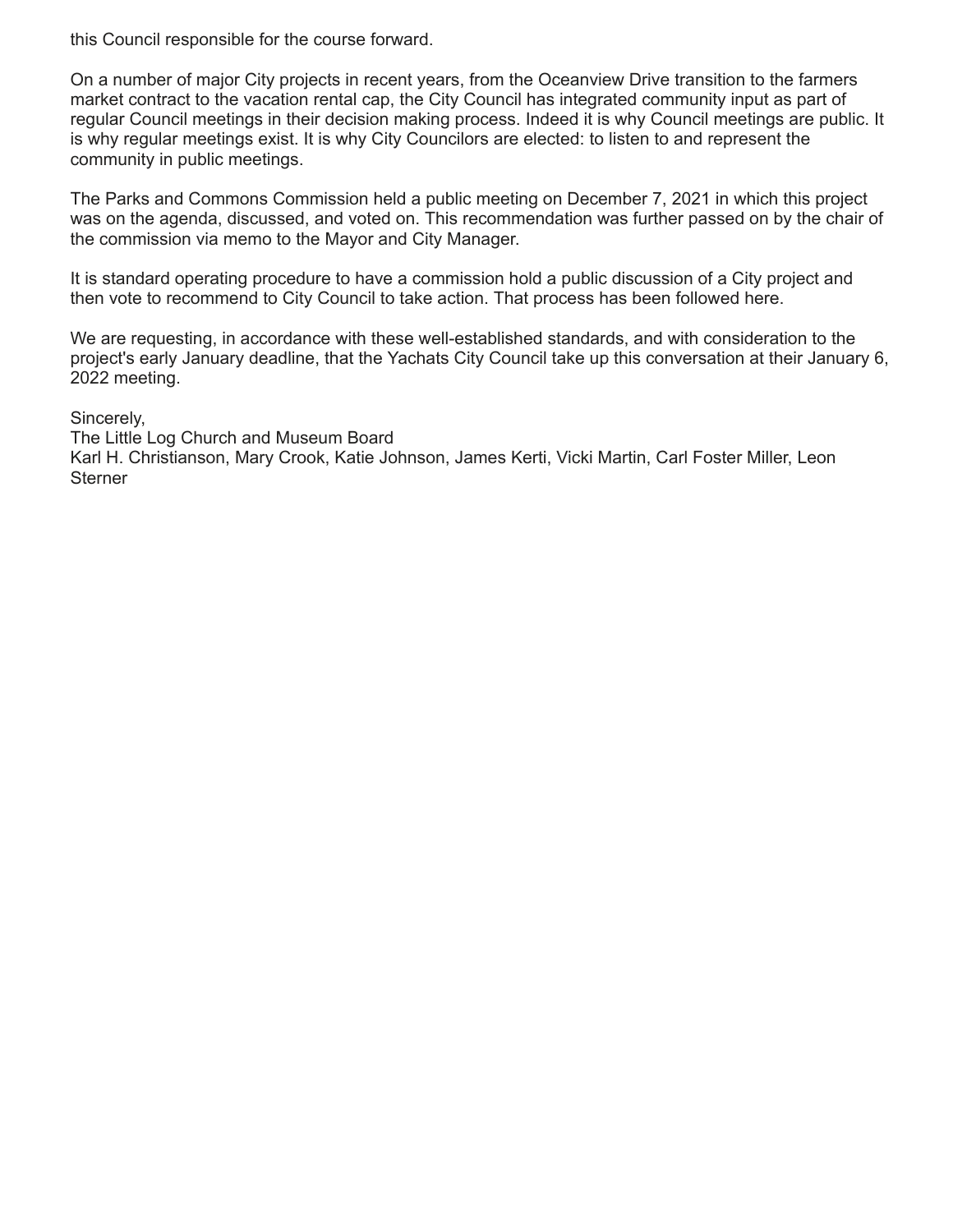# **DRAFT FOR COUNCIL CONSIDERATION, JANUARY 6, 2022**

#### **CITY OF YACHATS ORDINANCE NO. 355 (AMENDED**

#### **AN ORDINANCE AMENDING THE YACHATS MUNICIPAL CODE CHAPTER 3.10**

**WHEREAS**, the procedure used to develop the Capital Improvement Plan has become a function of the Finance Committee; and

**NOW THEREFORE**, the City of Yachats ordains that Chapter 3.10 – Capital Improvement Planning shall be amended to read as follows:

#### **Chapter 3.10 – Finance Committee and Capital Improvement Planning**

#### **Sections:**

3.10.010Membership 3.10.020Powers and Duties 3.10.030Capital Improvement Program - Annual Report to City Council 3.10.040 Capital Improvement Program - Adoption and Appropriations 3.10.050 Capital Improvement Program - Public Report

#### **Section 3.10.010 Membership**

The City Council shall establish and appoint a Finance Committee that shall also serve as the Capital Improvement Planning Committee (CIP Committee). The Finance Committee will work with the Commissions and serves in an advisory role to the City Council.

#### The City Manager shall serve as the Chair of the Finance Committee.

The size and composition of the Finance Committee may vary over time, with a target size of five to eight members. It is highly desirable that the Committee include a member of City Council, a member of the Budget Committee who is not also a member of the City Council, and a member of the Public Works and Streets Commission or other individual who is very familiar with Public Works. If the Committee does not include a member of the Public Works and Streets Commission, or the Parks and Commons Commission, or the Library Commission, it should designate one of its members as a liaison to that Commission. It is very helpful that the Committee includes community members who possess relevant knowledge and experience, along with the ability to be actively-engaged members of the Committee.

Nomination for membership will be made jointly by the Mayor, the Council President, and the City Manager. Each representative will be appointed by the City Council for a specified term. Members can be removed from the Committee by **City Council for cause.** 

#### (Ord. 248, Add, 12/10/2004, Add 1/16/2019)

#### **Section 3.10.020 Powers and Duties**

The Finance Committee's mission is to address the City's long-term financial planning. This may include complex organizational issues that impact Capital Improvement Planning, reserve generation, and other long-term financial planning.

The Finance Committee, at public meetings, shall:

- 1) Provide financial analysis as requested by the City Manager.
- 2) Provide a long-term horizon for fund balance projections (3-5 years) including revenue, capital expenditures, and reserves.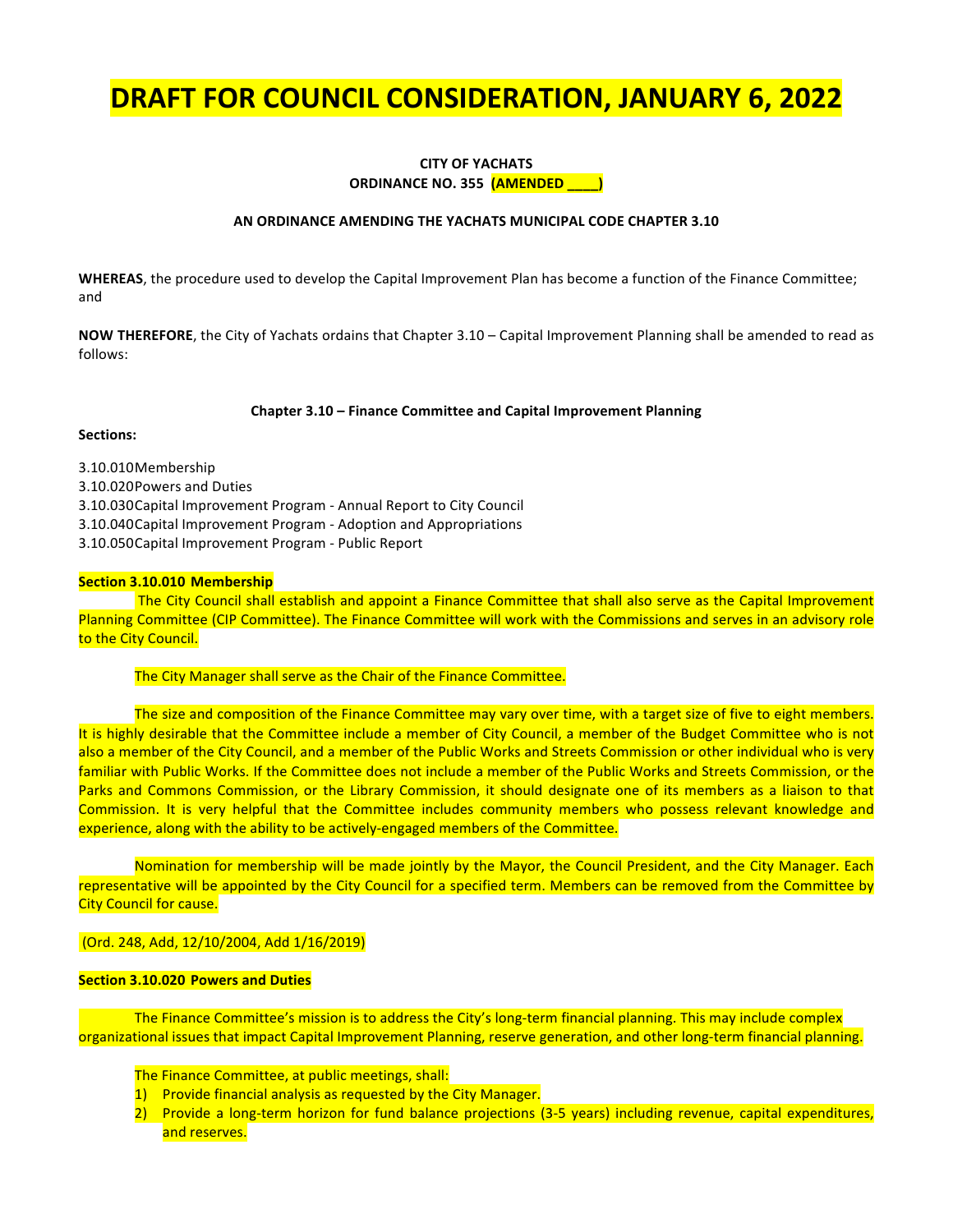- 3) Provide a "state of the City" financial report to the City Council This would be a snapshot of how the financial long-term picture looks given certain assumptions.
- 4) Without becoming bogged down with operational issues, assist the City Manager on special projects including, but not limited to:
	- a. Review and recommend changes to the City Budget document by the Supplemental Budget process
	- b. Provide project updates, changes, and substitutions for projects in City's CIP plan
	- c. Advise whether system development charges provide for an equitable share of infrastructure and operational costs
	- d. If requested by the City Manager, advise on how City Manager organizes the Financial Staff
	- e. Advise on creation and maintenance of City's Financial reporting.
- 5) Study proposed capital projects and improvements involving major non-recurring tangible assets and projects which:
	- a. are purchased or undertaken at intervals of not less than five years;
	- b. have a useful life of at least five years; and
	- c.  $\cot \omega$  cost over \$5,000; and
- 6) Other projects assigned by the City Council.

Each year, commission chairs, boards, and department heads, shall submit capital project requests to the Finance Committee including information for all anticipated projects requiring Council action during the ensuing five to ten years. Submissions shall be on the proscribed forms provided by the City's budget officer. The Finance Committee shall consider the relative need, impact, timing and cost of these expenditures and the effect each will have on the financial position of the city. (Ord. 248, Add, 12/10/2004 Add 1/16/2019)

#### **Section 3.10.030 Capital Improvement Program - Annual Report to City Council**

The Finance Committee shall prepare an annual report recommending a Capital Improvement Budget for the next fiscal year, and a Capital Improvement Program including recommended capital improvements for the following four fiscal years. The report shall be submitted to the City Council for its consideration and approval. Following Council approval, the first year amounts shall be included in the proposed budget for the next year for consideration by the Budget Committee. (Ord. 248, Add, 12/10/2004 Add 1/16/2019)

#### **Section 3.10.040 Capital Improvement Program - Adoption and Appropriations**

Adoption of the City's budget, shall permit the expenditure on Capital Improvement Projects included therein of sums from departmental budgets for surveys, architectural or engineering advice, options or appraisals and the like; but no such expenditure shall be incurred on projects which have not been so approved by the city through the appropriation of sums in the current year or in prior years, or for preliminary planning for projects to be undertaken more than five years in the future. (Ord. 248, Add, 12/10/2004 Add 1/16/2019)

#### **Section 3.10.050 Capital Improvement Program - Public Report**

The Finance Committee's report and the City Council's recommended Capital Budget shall be published and made available to the public. The Finance Committee shall deposit its original report with the City Manager's Office. (Ord. 248, Add, 12/10/2004 Add 1/16/2019)

PASSED AND ADOPTED by the City Council of the City of Yachats on this \_\_\_\_\_\_\_day of \_\_\_\_\_\_\_\_\_\_\_\_\_\_\_\_\_\_.

Ayes: Nays: Nays: Abstentions: Absent:

**APPROVED** by the Mayor this \_\_\_\_ day of \_\_\_\_\_\_\_\_\_\_\_\_\_\_\_\_\_\_\_\_\_.

Attest: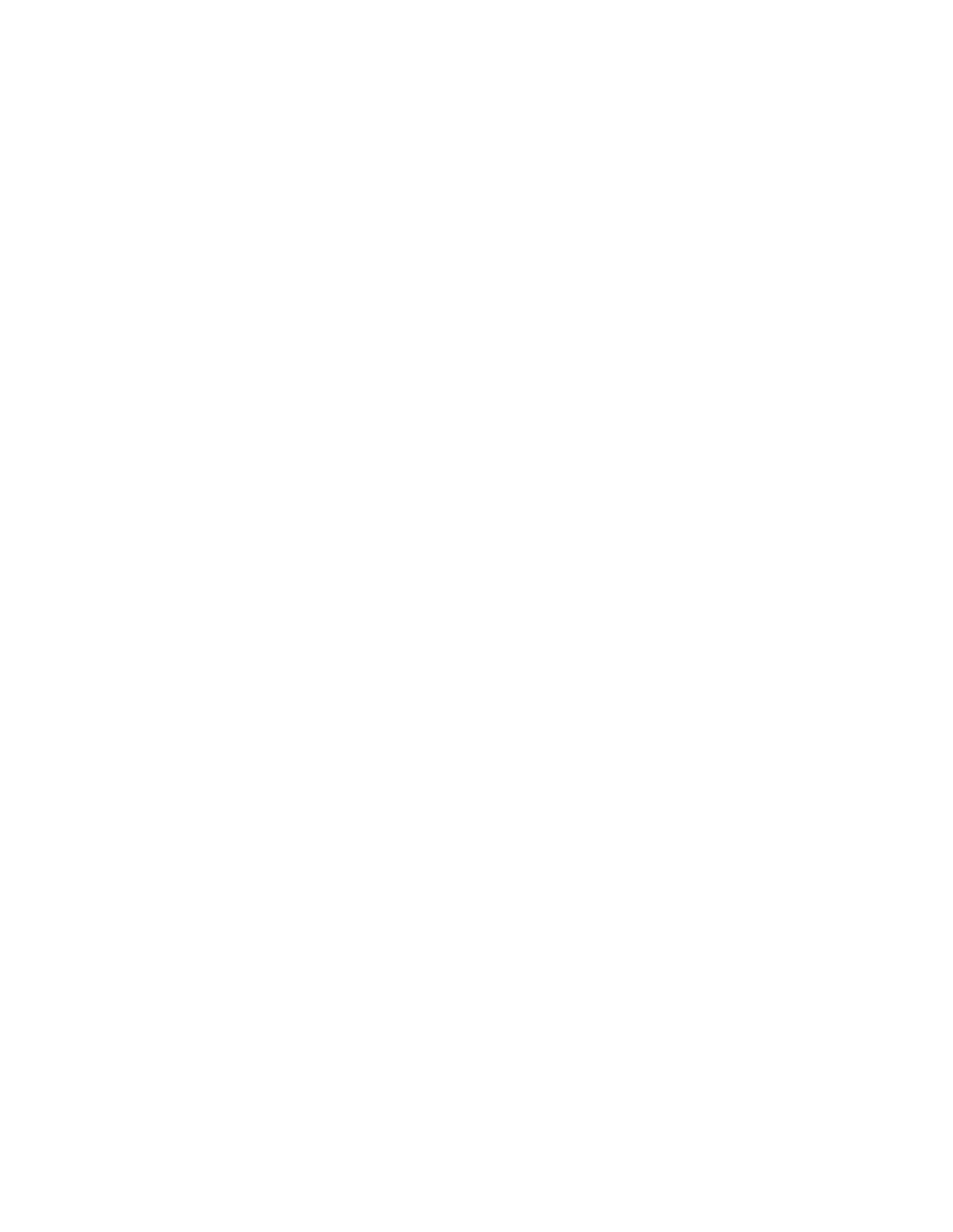

Yachats Area Chamber of Commerce & Visitors Center 241 Hwy 101 PO Box 728 Yachats, OR 97498

Yachats City Council

The little log church… it is sooo beloved by all of us; churchgoers, atheist, agnostics alike. It's charming, and wistfully romantic, it stands for all of yachatians throughout the centuries. Let keep it. Even if it's no longer logs; the architecture, the acoustics, the interior physical layout, the history, we need things that connect us to those who came before us and those who will come in the next millennium. Of all the silly, wonderful, agonizing things we have spent city money on, this is one of the top three; the commons, the little log church, the trails. Let's do what needs to be done, to save it, immediately. Please put it on your January 6 meeting schedule and make a decision to move forward with the project.

With kind regards

Linda Hetzler President Yachats Chamber of Commerce